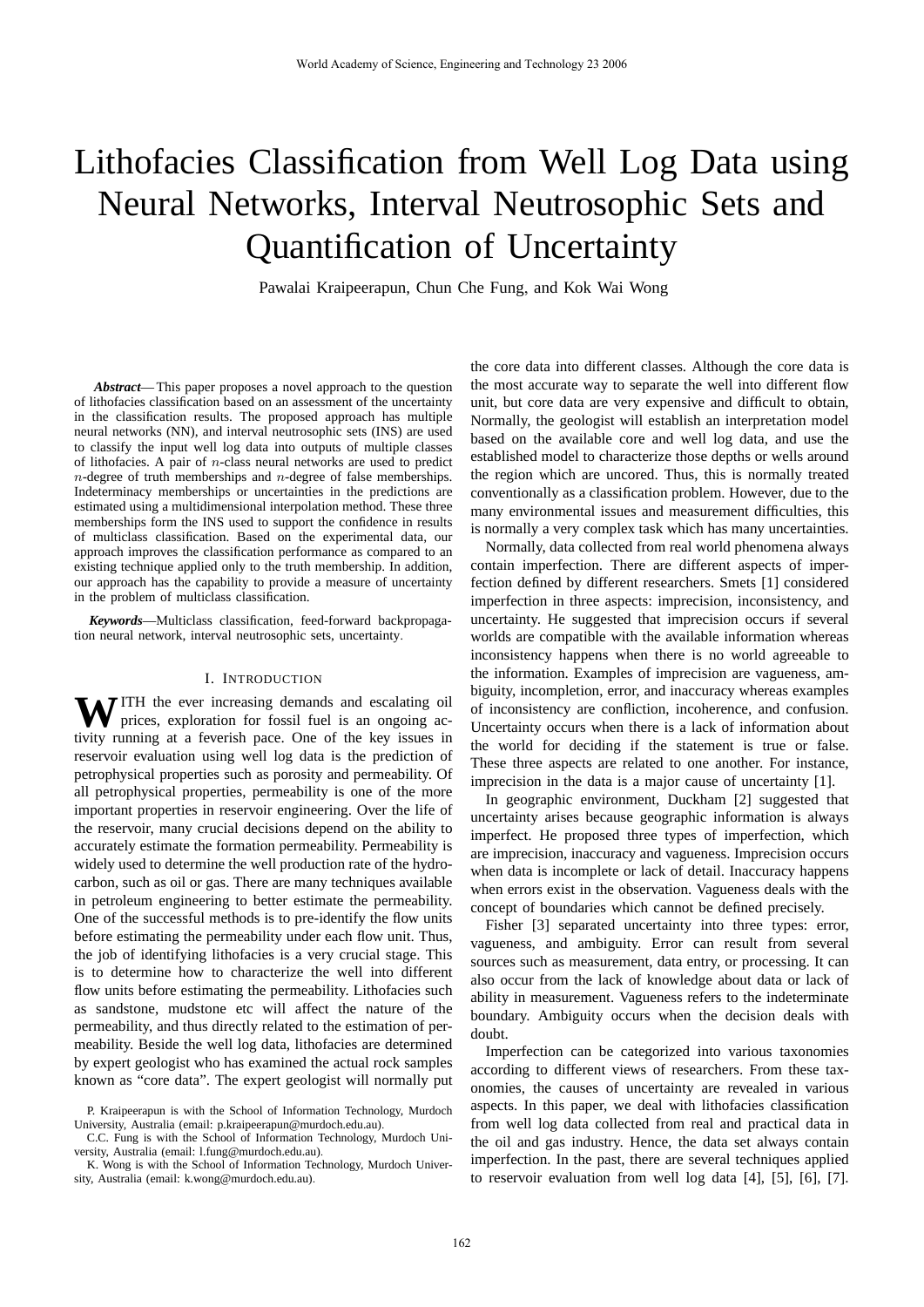However, there are little researches focus on uncertainty for reservoir evaluation. In this experiment, two causes of uncertainty are explored. Error and vagueness are quantified in order to enhance the classification of well log data into multiple classes of lithofacies. We apply multiclass neural networks [8] and interval neutrosophic sets [9] for the classification.

In general, there are two approaches used for multiclass neural network classification. First, multiple binary neural networks are trained, and outputs obtained from these networks are classified into multiple classes. The flexibility of this approach is that individual network can be modeled with different architectures which is suitable for different classes. However, each neural network is trained based on local knowledge which may produce overlaps or gaps in the classification boundary zone [8]. The second approach is the use of a single neural network with multiple outputs. The network architecture used for this approach is usually more complex than those used in the first approach, but the classification boundaries are sharp [8]. We apply the second approach in is paper.

There are various techniques used to generate codewords for a single neural network with multiple outputs [10], [11], [12]. The codeword designed for each class is a binary string of length n. One of the models using a simple codeword is One-Against-All neural networks (OAA). In this technique, the length of the codeword is equal to the number of classes. The  $k$ -th bit in the codeword of the  $k$ -th class is equal to 1, and the rest is equal to 0. In the testing phase, a sample is assigned to the  $k$ -th class if the  $k$ -th bit in the predicted binary string has the highest confidence value. We apply OAA technique in this experiment.

Extending the work from our previous papers [13], [14], we have applied interval neutrosophic sets to represent uncertainty in the binary classification and they are also applied in this paper. The membership of an element to the interval neutrosophic set is expressed by three values: truth membership, indeterminacy membership, and false membership. The three memberships can be any real sub-unitary subsets and can represent imprecise, incomplete, inconsistent, and uncertain information [15]. For example, let  $A$  be an interval neutrosophic set, then  $x(80, {25, 35}, 15)$  belongs to A means that x is in A to a degree of 80%, x is uncertain to a degree of  $25\%$  or  $35\%$ , and x is not in A to a degree of  $15\%$ . This paper follows the definition of interval neutrosophic sets that is defined in [9]. Let  $X$  be a space of points (objects). An interval neutrosophic set in  $X$  is defined as:

$$
A = \{x(T_A(x), I_A(x), F_A(x)) | x \in X \land T_A: X \longrightarrow [0, 1] \land I_A: X \longrightarrow [0, 1] \land F_A: X \longrightarrow [0, 1]\}
$$
\n
$$
(1)
$$

where

 $T_A$  is the truth membership function,

 $I_A$  is the indeterminacy membership function,

 $F_A$  is the false membership function.

In this experiment, two multiclass neural networks with multiple outputs are trained with the same input feature vectors



Fig. 1 The proposed multiclass neural network model based on interval neutrosophic sets

but disagree in the target outputs. The first network predicts the degrees of truth membership and the second network predicts the degrees of false membership. The false membership is assumed to be the complement of the truth membership. However, both predicted memberships may not be one hundred percent complement to each other. Vagueness may occur in the boundary between these two memberships. Furthermore, errors in the prediction are also quantified in this experiment. A multidimensional interpolation method is used to estimate these errors. This paper represents error in the form of indeterminacy membership. Together the truth, indeterminacy, and false memberships form an interval neutrosophic set. The three memberships are used to classify well log data into multiple lithofacies. In addition, vagueness and error are combined to support the confidence in the classification as well.

The rest of this paper is organized as follows. Section II explains the proposed method for multiclass classification using neural networks, interval neutrosophic sets, and a multidimensional interpolation. Section III describes the data set and results of our experiment. Conclusions and future work are presented in Section IV.

# II. ASSESSMENT OF UNCERTAINTY USING MULTICLASS NEURAL NETWORKS AND INTERVAL NEUTROSOPHIC SETS

In this paper, interval neutrosophic sets and neural networks with multiple outputs are used for multiclass classification. In addition, a multidimensional interpolation technique is used to quantify errors in the classification as well. Fig.1 shows our proposed model. Truth Multiclass NN and Falsity Multiclass NN are feed-forward backpropagation neural networks with multiple outputs. Both networks have the same architectures and properties. The only difference is that the truth network is trained to predict degrees of truth membership, but falsity network is trained to predict degrees of false membership using the complement of target codewords used in the truth network. Both networks apply one-against-all technique in which the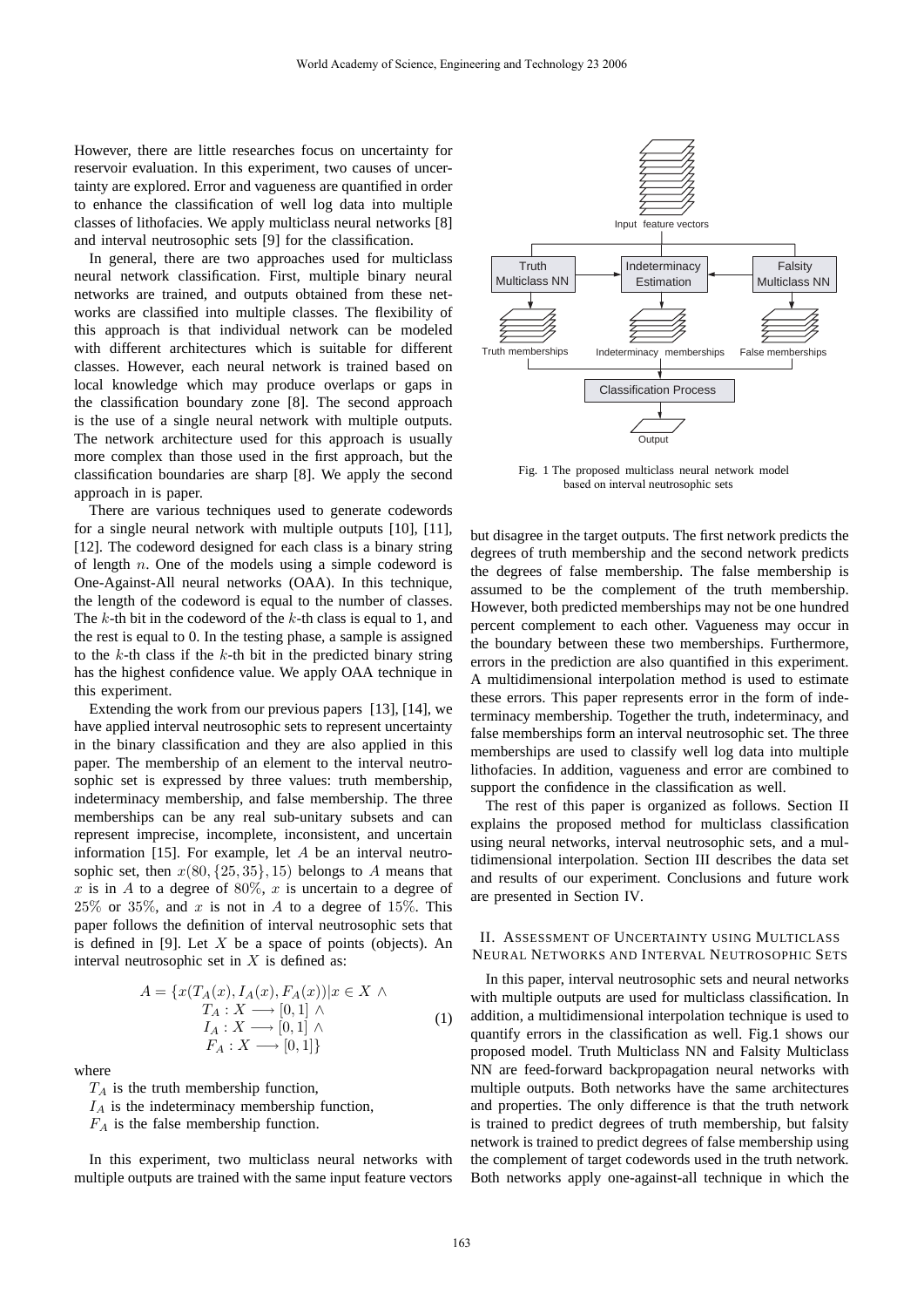length of the codeword is equal to the number of classes. If the codeword used to train the truth network for the  $k$ -th class has a bit at the position  $k$ -th equal to 1, and the rest is equal to 0 then the codeword used to train the falsity network for the k-th class at the k-th bit is equal to 0 and the rest is equal to 1.

In the testing phase, our proposed networks predict  $n$ pairs of truth and false membership values for each input pattern of n-class data set. Errors occurred in the prediction of each pair of truth and false memberships are also estimated and represented as indeterminacy memberships. In order to estimate errors in the prediction of truth memberships, errors obtained from the truth network during training are plotted in the multidimensional feature space of the training input patterns. After that, a multidimensional interpolation technique is applied to estimate errors of the unknown input patterns. Estimated errors in the prediction of false memberships are also calculated in the same way as the estimated errors for the truth memberships.

Therefore, the result obtained from each pair of truth and false memberships contains a triplet  $(t, \{e^t, e^f\}, f)$  where t is the truth membership,  $\{e^t, e^f\}$  is the indeterminacy membership containing estimated errors for truth and false memberships, and  $f$  is the false membership. Furthermore, vagueness occurred in the boundary between truth and false memberships is also quantified in order to support confidence in the classification. In this paper, vagueness is calculated as the difference between truth and false membership values. If the difference between these two values is high then the degree of vagueness is low. If the difference is low then the degree of vagueness is high. Hence, vagueness for each output can be computed as  $1 - |t - f|$ .

Let  $A_i$  be an interval neutrosophic set of the j-th output.  $A_i$ can be defined as  $A_j = \{x(T_{A_i}(x), I_{A_i}(x), F_{A_i}(x))\}$  where  $T_{A_i}$  is the truth membership function of the j-th output,  $I_{A_i}$ is the indeterminacy membership function of the  $j$ -th output, and  $F_{A_i}$  is the false membership function of the j-th output. Let  $e_j^t(x_i)$  be an estimated error in the prediction of the truth membership at cell  $x_i$  of the j-th output. Let  $e_j^f(x_i)$  be an estimated error in the prediction of the false membership at cell  $x_i$  of the *j*-th output. Both estimated errors constitute the indeterminacy membership.

The weights for the truth and false memberships are calculated as the complement of errors estimated for the truth and false membership, respectively. These weights are considered as the degrees of certainty in the prediction. In this paper, the certainty in the prediction of the false membership is considered to be equal to the certainty in the prediction of the non-false membership, which is the complement of the false membership value. Let  $w_j^t(x_i)$  and  $w_j^f(x_i)$  be the weights of the truth and false membership values at cell  $x_i$  of the j-th output. The result  $O_i(x_i)$  of the dynamic combination among the truth, indeterminacy, and false memberships at cell  $x_i$  of the  $i$ -th output can be calculated using equations below.

$$
O_j(x_i) = (w_j^t(x_i) \times T_{A_j}(x_i)) + (w_j^f(x_i) \times (1 - F_{A_j}(x_i))) \tag{2}
$$

$$
w_j^t(x_i) = \frac{1 - e_j^t(x_i)}{(1 - e_j^t(x_i)) + (1 - e_j^f(x_i))}
$$
(3)

$$
w_j^f(x_i) = \frac{1 - e_j^f(x_i)}{(1 - e_j^t(x_i)) + (1 - e_j^f(x_i))}
$$
(4)

For each input pattern of  $n$ -class data set, each result  $O_i(x_i)$ ,  $j = 1, 2, ..., n$  obtained from the dynamic combination at cell  $x_i$  is used to create each bit in a binary string. If the  $k$ th output has the highest result then the  $k$ -th bit in the binary string is set to a value 1, and the rest is set to a value 0. The input pattern is assigned to the  $k$ -th class if the binary string has the  $k$ -th bit equal to 1. In this paper, the average of all errors and vagueness obtained from the prediction of all multiple outputs for each input pattern at cell  $x_i$  is used to support the confidence in the multiclass classification as well.

# III. EXPERIMENTS

#### *A. Data Set*

The data set used in this study is taken from a real reservoir. There are four wells available in this reservoir. The actual well locations lie approximately on a straight line with the following order: Well 3, Well 1, Well 2 and Well 4. The well logs used in this experiment are gamma ray (GR), deep resistivity (RDEV), shallow resistivity (RMEV), flushed zone resistivity (RXO), bulk density (RHOB), neutron porosity (NPHI), photoelectric factor (PEF), and sonic travel time (DT). These constitute the eight inputs to the neural networks. There are eleven lithofacies available in this reservoir and they form the outputs. The log data are recorded from different wells at various depths. All variables are normalized within the range of  $[0, 1]$ . In order to classify well log data into the eleven output classes, data obtained from all four wells are used in this experiment. For blind testing purpose and testing the applicability of our approach in "cross-well" prediction, we use 269 data obtained from wells 1, 3, and 4 for training and 105 data from well 2 are used for testing.

#### *B. Experimental Methodology and Results*

In this experiment, two feed-forward backpropagation neural networks with multiple outputs are trained using oneagainst-all technique in order to predict degrees of truth memberships and degrees of false memberships. Both networks contain eight input nodes, eleven output nodes, and one hidden layer constituting of sixteen neurons. The same parameter values are applied to the two networks and both networks are initialized with the same random weights. The only difference is that the target codewords for the falsity network are equal to the complement of the target codewords used to train the truth network.

After eleven pairs of truth and false membership values are predicted for each unknown well log input pattern, vagueness and errors are estimated for each pair. Vagueness can be computed using the difference between truth and false membership values:  $1 - |t - f|$ . In order to estimate errors in the prediction of truth membership, errors obtained from training the truth network are plotted in the well log input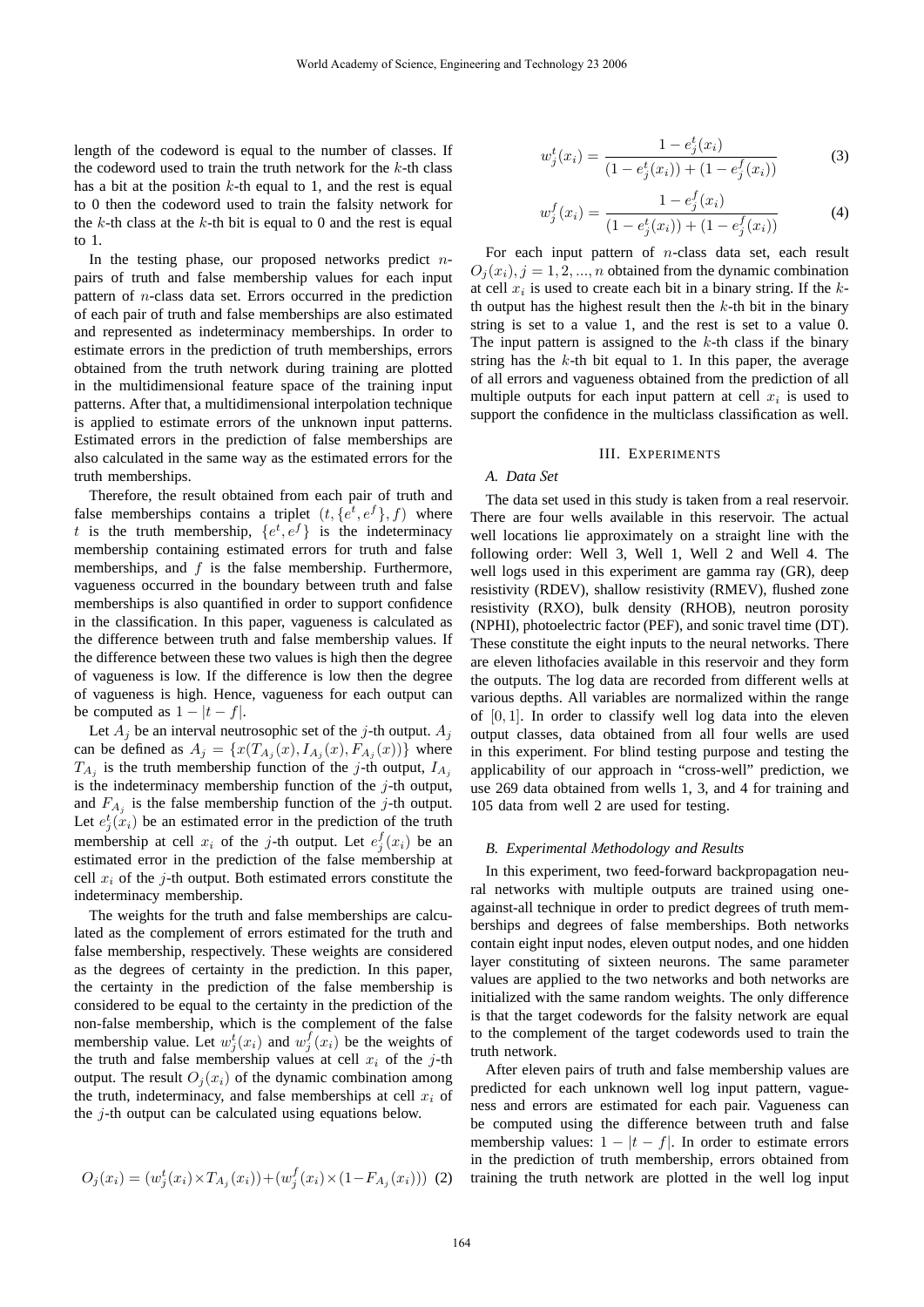

Fig. 2 Classification accuracy for the test data set obtained by applying the existing model using only the truth memberships and the proposed model using the three memberships

feature space. After that, a multidimensional interpolation is used to estimate error for the unknown or test input pattern. Error estimation in the prediction of false memberships is also calculated using the same technique as the error estimation for the truth memberships.

After errors for truth and false memberships are estimated, indeterminacy memberships are formed. The three memberships for each output are then combined using equation 2. The result obtained from the combination for each output is used to create each bit in a binary string. The bit in a binary string is set to a value 1 if the output correspond to this bit has the highest result while the remaining bits are set to 0. The well log input pattern is assigned to the  $k$ -th class if the binary string has the  $k$ -th bit equal to 1. In order to support the confidence in the classification, uncertainty in the classification for each input pattern is determined. In this experiment, we found that applying both causes of uncertainty gives a better uncertainty indication than using only one cause of uncertainty. Consequently, we apply the average of vagueness and errors obtained from eleven pairs of outputs to determine the level of uncertainty in multiclass classification for each input pattern.

Twenty pairs of feed-forward backpropagation neural networks with multiple outputs are trained with twenty different randomized training sets. Fig. 2 shows classification accuracy for the test data set obtained from twenty pairs of networks. In this paper, we do not consider the optimization of the prediction. Instead our purpose is to test a new approach that provides an estimate of the uncertainty of the classification. The results obtained from our proposed model are compared to the results obtained from the existing one-against-all (OAA) neural network model that applies to only the truth memberships for the multiclass classification. This figure shows that eighteen results produced from our technique outperform the results produced from the existing technique. The maximum of the total correct cell obtained from our approach is 79.05 whereas the maximum of the total correct cell obtained from the existing technique is 68.57. Moreover, the average of the

TABLE I SAMPLE OUTPUTS FROM THE TRADITIONAL CLASSIFICATIONS BASED ON TRUTH MEMBERSHIP VALUES (T) COMPARING TO THE OUTPUTS AND THEIR UNCERTAINTIES FROM OUR PROPOSED MODEL (TIF) FOR THE TEST SET OF WELL LOG DATA

| Actual | Predicted | Predicted     | Uncertainty | Uncertainty |
|--------|-----------|---------------|-------------|-------------|
| class  | class     | class         | value       | level       |
|        |           | (TIF)         | TIF)        | TIF)        |
| 5      | っ         | $\mathcal{P}$ | 0.1809      | High        |
| 2      | 10        | 8             | 0.1518      | High        |
| 8      | 8         | 3             | 0.1344      | High        |
| 4      | 8         | 2             | 0.1259      | High        |
| 5      |           | 5             | 0.1139      | Med         |
|        | 2         |               | 0.0808      | Med         |
|        | 10        |               | 0.0749      | Med         |
| 2      | 3         | 2             | 0.0626      | Low         |
| 6      | 6         | 6             | 0.0299      | Low         |
| 2      |           | 2             | 0.0156      | Low         |

total correct cell obtained from our technique is 62.33 whereas the average of the total correct cell obtained from the existing technique is 55.52.

Furthermore, our approach has an ability to represent uncertainty in multiclass classification. The results obtained from model 11 (Fig. 2) are shown in Table I. This table shows 10 out of 105 samples of individual predicted output resulted from the traditional approach comparing to individual predicted output and their uncertainties resulted from our proposed model for the test set of well log data. Uncertainty attached to each predicted output can be used to support the confidence in the multiclass classification. The highest uncertainty value obtained from this experiment is 0.1809, the lowest uncertainty value is 0.0156, and the average of these uncertainties is 0.0874. We categorized uncertainty values obtained from this experiment into nine groups. These groups are separated into three levels: High, Med, and Low. Table II shows levels of uncertainty together with the total number of correct and incorrect outputs. We found that eight of the top ten samples that have high uncertainty values are incorrectly classified. This result shows that uncertainty value computed from vagueness and error can be used to enhance the decision making for the multiclass classification. For example, the actual class of the output in the first row of table I is 5, but the predicted outputs obtained from our proposed model and the traditional model are classified as 2, which are wrong. The traditional model cannot explain anything about uncertainty occurred in the classification. However, our proposed model can represent uncertainty in this classification with a value 0.1809, which is High. Hence, the decision makers can classify the unknown patterns by using uncertainty value to support their confidence in the classification.

From the results obtained from model 11, we also found that all incorrect outputs are in the transition zone between two classes. From the previous paragraph, we also know that most outputs that have high uncertainty level are misclassified. Hence, misclassified outputs with high uncertainty level are in the transition zone. The decision makers can apply these knowledge to improve the lithofacies classification. First, all predicted outputs are ordered by depth. Second, each output